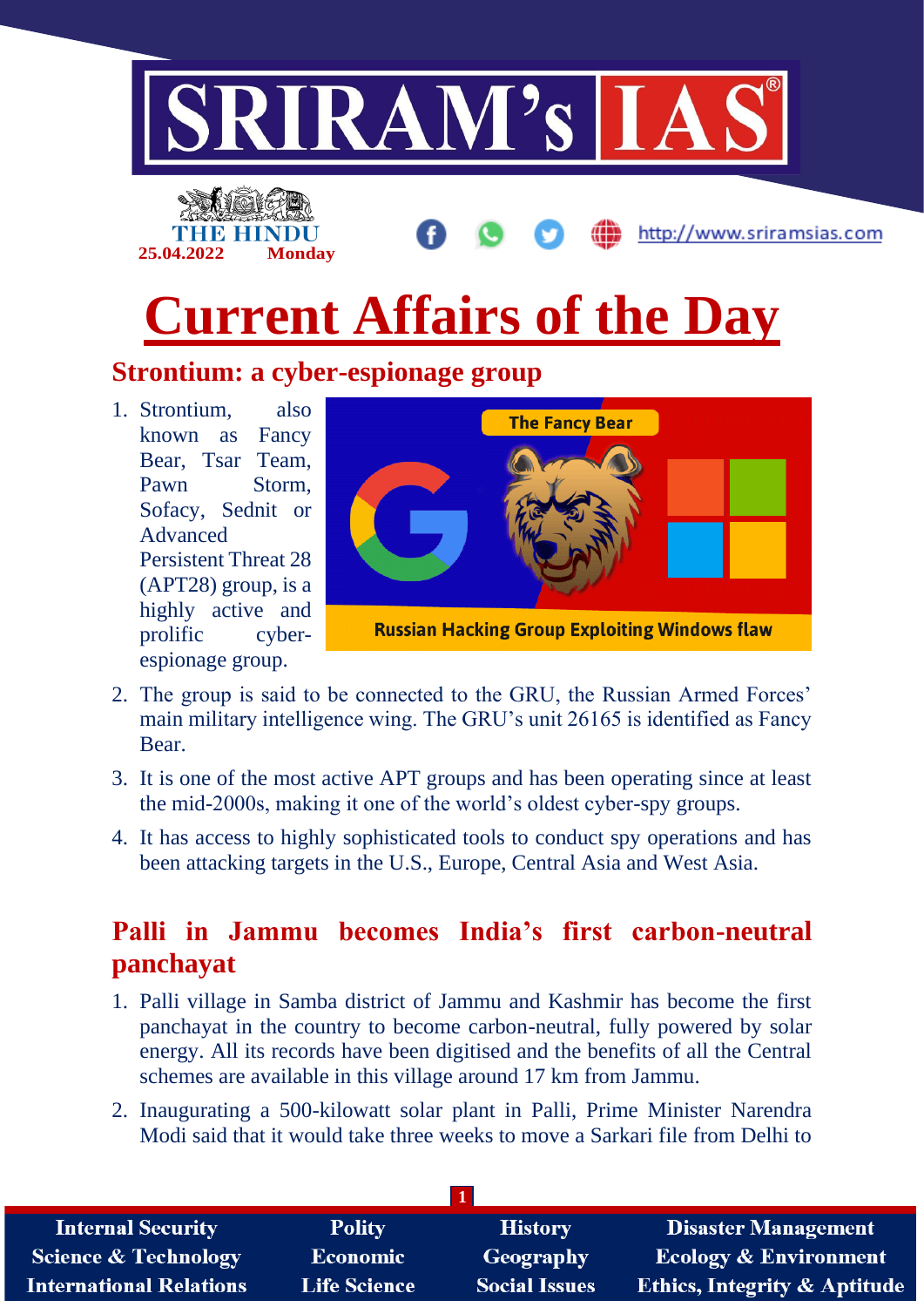



Jammu and Kashmir, this project, with the help of villagers, was completed in a record time of three weeks.

- 3. "It's India that has come up with a living example in the form of Palli village to the Glasgow pledge. Palli village, with its enthusiastic and dedicated elected representatives full of dreams, has shown how to implement the Glasgow pledge," Mr Modi said.
- 4. PM described Palli as a model panchayat, which is bound to motivate other panchayats in Jammu and Kashmir and the country to become carbon-neutral.
- 5. He asked panchayats to participate in the movement "to segregate waste at the doorstep and reduce the use of chemical fertilizers".



**Internal Security Science & Technology International Relations** 

**Polity Economic Life Science** 

**History** Geography **Social Issues** 

**Disaster Management Ecology & Environment Ethics, Integrity & Aptitude** 

http://www.sriramsias.com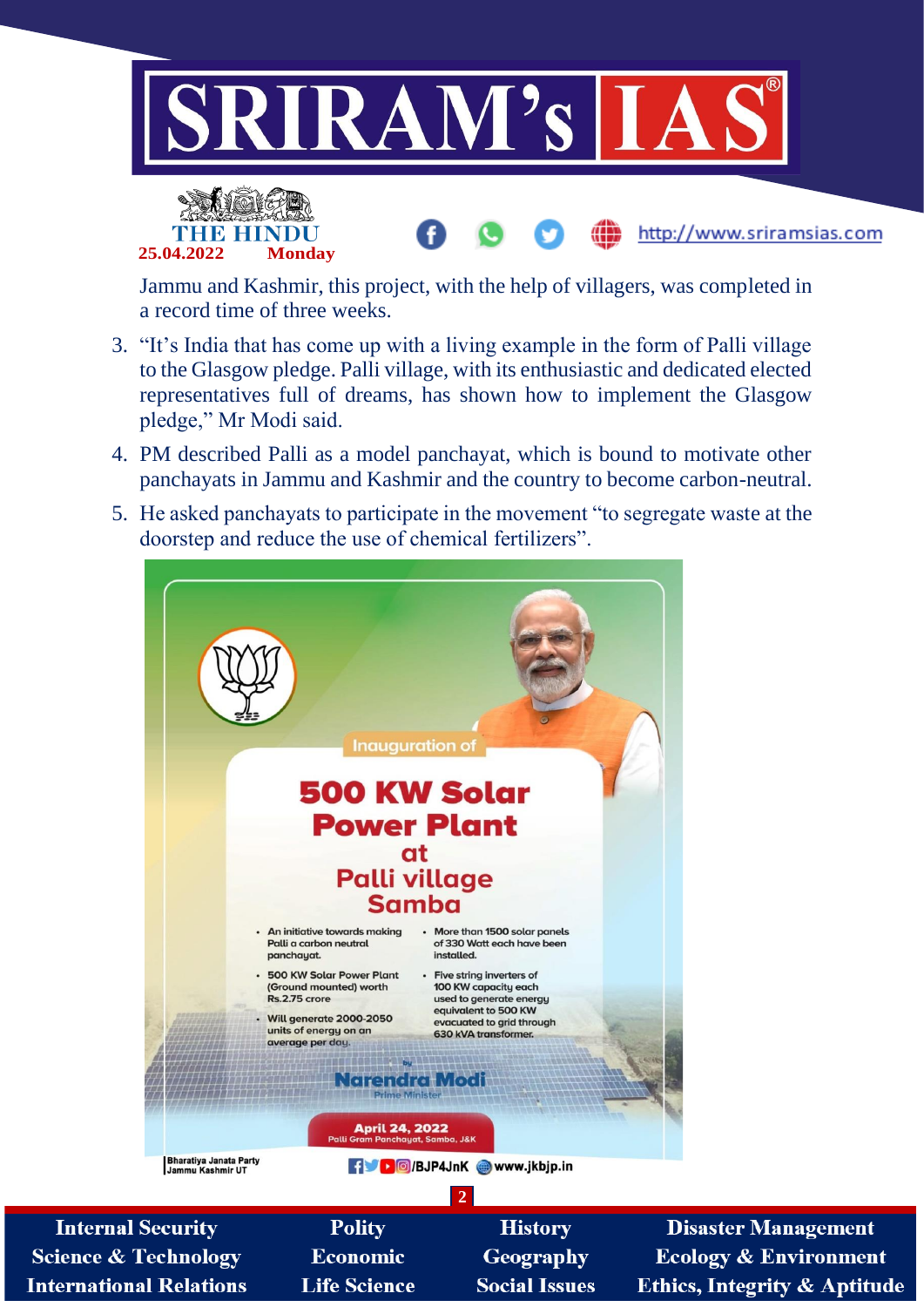



http://www.sriramsias.com

# **This calendar year will see 3 CJIs in 3 months**

1. The Supreme Court has had a handful of instances when more than one Chief Justice of India (CJI) took the highest chair in the judiciary in a



year. But the year 2022 will become only the second such year since the top court's inception in 1950 when it will have three different CJIs in under three months.

- 2. The incumbent, justice NV Ramana, will retire in August after a tenure of 16 months. Justice Ramana will pass the baton to justice Uday U Lalit, who will get just a little over two months as the head of the judiciary before he demits office in November. Justice Lalit's retirement will pave the way for justice Dhananjaya Y Chandrachud to take over as the CJI for a term of two years.
- 3. Supreme Court judges take over as the CJI on the basis of their seniority. While there is no tenure fixed for a CJI, the retirement age of the judges in the apex court has been ascertained at 65 under the Constitution.

#### **Minimum Three Years Tenure:**

- 1. Experts believe every CJI should have a minimum tenure of three years. There are several important issues such as judicial and administrative reforms coupled with the problem of huge arrears of cases that need to be tackled.
- 2. A CJI should get sufficient time to execute his or her vision and usher in reforms as planned. The issue of the minimum tenure of a CJI should be considered by the central government as well as by the judges of the Supreme Court.

| <b>Internal Security</b>        | <b>Polity</b>       | <b>History</b>       | <b>Disaster Management</b>              |
|---------------------------------|---------------------|----------------------|-----------------------------------------|
| <b>Science &amp; Technology</b> | <b>Economic</b>     | <b>Geography</b>     | <b>Ecology &amp; Environment</b>        |
| <b>International Relations</b>  | <b>Life Science</b> | <b>Social Issues</b> | <b>Ethics, Integrity &amp; Aptitude</b> |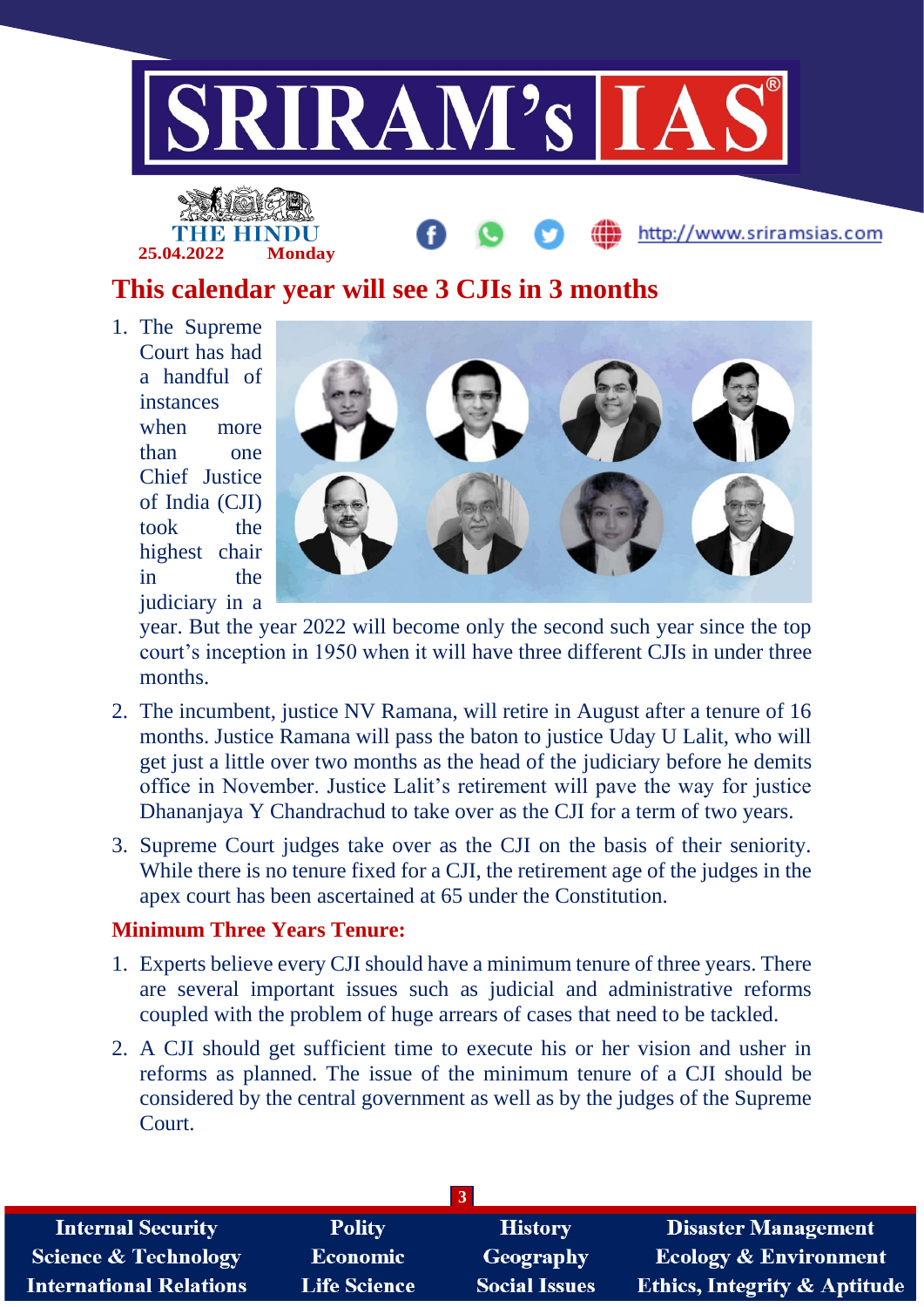

http://www.sriramsias.com



- 3. One way of ensuring a minimum tenure of three years for a CJI could be through an inbuilt mechanism by the collegium.
- 4. At the time of recommending a judge for his or her appointment in the Supreme Court, the collegium is aware of the tenure of each and every judge, as also who would go on to become a CJI and for how long.
- 5. The collegium can make sure that the appointee to the Supreme Court gets at least three years as a CJI. This can be done without any requirement of governmental interference or amending any constitutional provision.

#### **Increase retirement age:**

- 1. According to Attorney-General for India, increasing the retirement age of Supreme Court judges could go a long way in assisting the cause. We have lawyers practising till they are 75 or 80.
- 2. Also, the retirement age of the judges of the constitutional courts was fixed long back based on the average life of that time. It needs a revision now.
- 3. High court judges should retire at 67 (they currently retire at 62) and the Supreme Court judges should retire at 70.

## **India's plan for fortified rice needs an infra overhaul as the deadline looms**

- fortified rice under all staterun food schemes in three stages by 2024 to improve nutritional outcomes, a plan that will need a massive upgrade of the country's food infrastructure to deliver a programme that some experts say is no magic bullet.
- 2. In his Independence Day speech in 2021, Prime



| <b>Internal Security</b>       | <b>Polity</b>       | <b>History</b>       | <b>Disaster Management</b>              |
|--------------------------------|---------------------|----------------------|-----------------------------------------|
| Science & Technology           | <b>Economic</b>     | Geography            | <b>Ecology &amp; Environment</b>        |
| <b>International Relations</b> | <b>Life Science</b> | <b>Social Issues</b> | <b>Ethics, Integrity &amp; Aptitude</b> |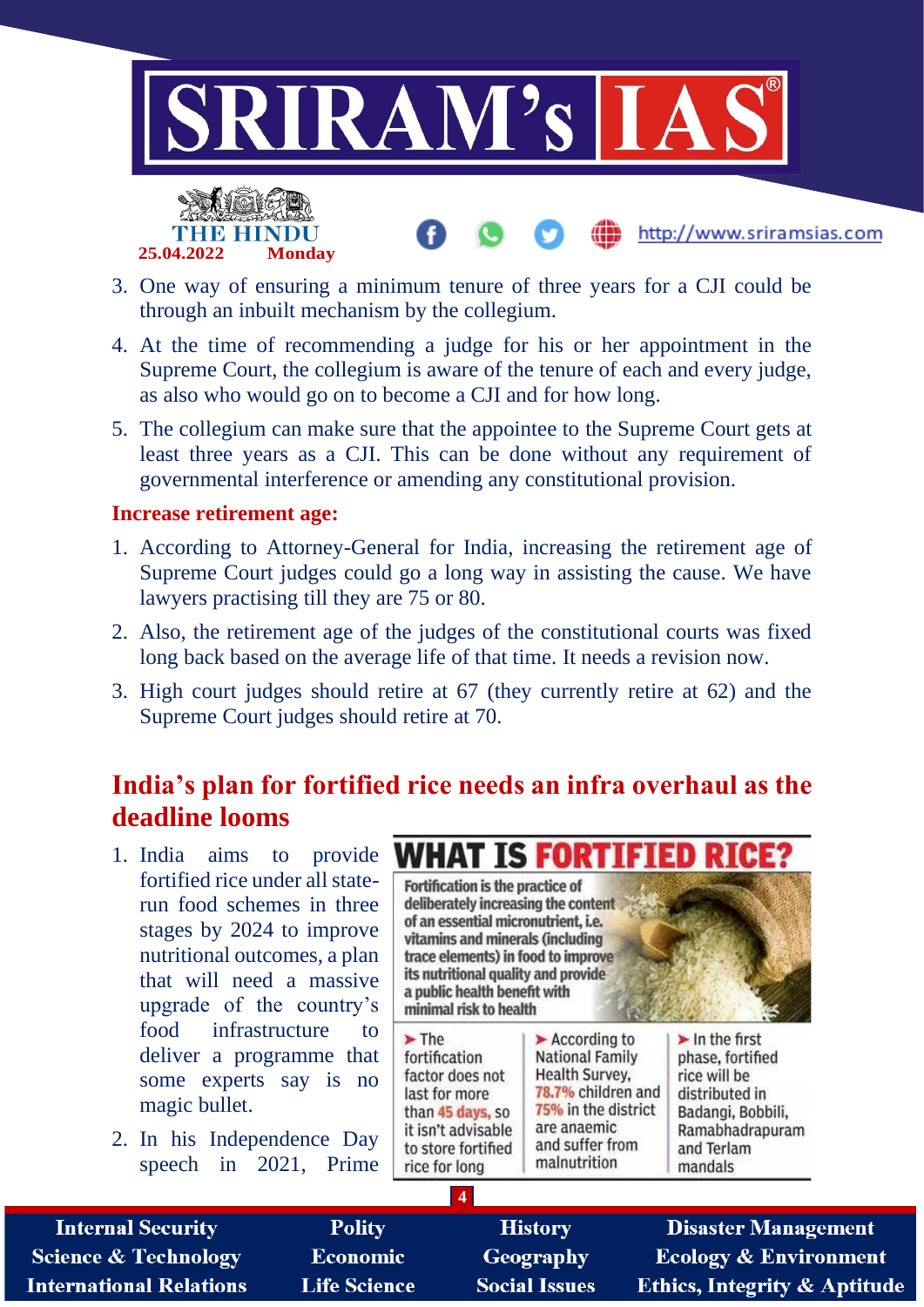





http://www.sriramsias.com

3. The Food Corporation of India (FCI), the Centre's grain-handling agency, has already amassed 8.8 million tonnes of rice fortified with iron for distribution and supply in specific schemes.

#### **Fortification of rice scheme:**

1. During stage 1, the programme will cover the Integrated Child Development Scheme (ICDS) and PM POSHAN by March



schemes target schoolchildren and women with nutritional interventions, comprising at least one hot, cooked school meal.

2. In stage 2, the programme will cover the public distribution network in all of India's so-called aspirational districts and 291 districts with the highest levels of stunting by March 2023. The third stage will expand the programme to all remaining districts by March 2024.

#### **Rapid economic growth and persistent Malnutrition:**

- 1. Despite the country's rapid economic growth, a large number of children and women still suffer from significant levels of hunger and malnutrition.
- 2. According to the 2016 National Family Health Survey-4, which provides some latest data on health and nutrition, 38.4% of children in the country are stunted (low height for age) and 21% were wasted (low weight for height).
- 3. Children's poor health often begins in their mothers' wombs. The survey showed that the prevalence of anaemia among Indian women had seen only a small decline from 55% in 2005-06 to 53% in 2015-16.

|                                 |                     | $5^{\circ}$          |                                         |
|---------------------------------|---------------------|----------------------|-----------------------------------------|
| <b>Internal Security</b>        | <b>Polity</b>       | <b>History</b>       | <b>Disaster Management</b>              |
| <b>Science &amp; Technology</b> | <b>Economic</b>     | <b>Geography</b>     | <b>Ecology &amp; Environment</b>        |
| <b>International Relations</b>  | <b>Life Science</b> | <b>Social Issues</b> | <b>Ethics, Integrity &amp; Aptitude</b> |